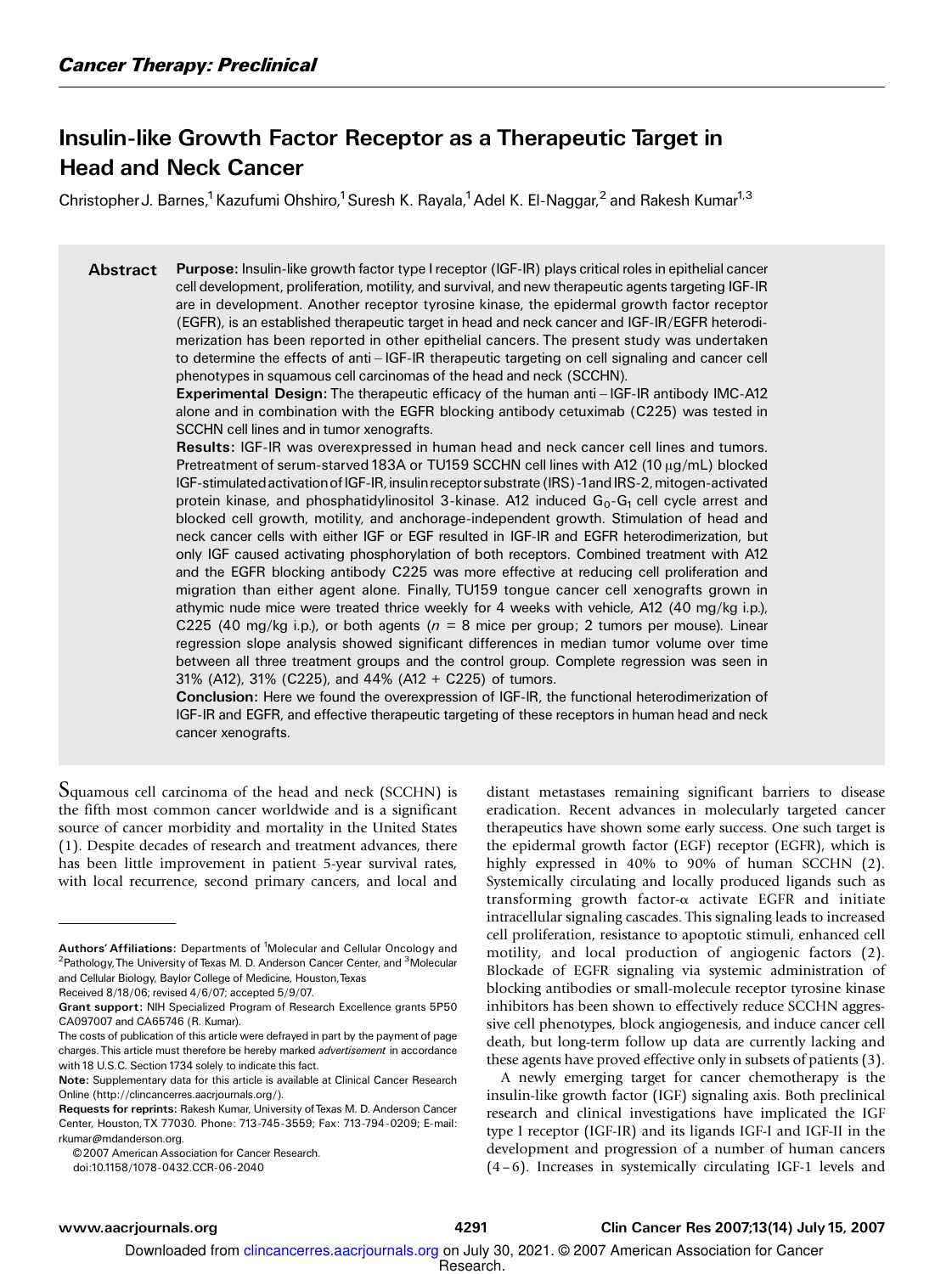elevated tissue IGF-IR expression are associated with increased risk of numerous cancer types and more rapid disease progression (4). The binding of IGF-I or IGF-II to the IGF-IR initiates conformational changes in this tetramer transmembrane receptor tyrosine kinase that initiate autophosphorylation and subsequent activation of Ras-Raf-mitogen-activated protein kinase and phosphatidylinositol 3-kinase-protein kinase B/AKT signaling cascades. IGF-IR can stimulate a wide variety of responses in cells, including cell proliferation, cell differentiation, changes in cell size, cell adhesion and motility, and resistance to apoptotic stimuli. High expression of IGFs and IGF-IR has also been associated with tumor metastatic potential (7 – 9). Furthermore, overexpression of a constitutively active IGF-IR in the mouse mammary gland is sufficient for tumorigenesis (10), whereas expression of a dominant negative IGF-IR blocked cell transformation by Ras (11).

The fundamental role of IGF-IR as a cell survival factor has been shown in a variety of cell types and IGF-IR expression is inversely related to susceptibility to apoptosis (12). The proliferative and antiapoptotic effects of IGF-IR signaling are mediated through an adaptor protein called insulin receptor substrate 1 (IRS-1), which functions as a scaffold protein and facilitates the activation of a number of signaling molecules (4, 5). The adaptor protein IRS-2 is also activated by IGF-IR tyrosine kinase activity. On activation, IRS-2 facilitates focal adhesion kinase phosphorylation, dissolution of both focal adhesions and actin stress fibers, and enhanced cell motility (13). Along these lines, stable expression of a dominant negative IGF-IR blocked the ability of breast cancer xenografts to metastasize (14). IGF-IR has also been shown to directly interact with  $\beta_1$  integrin complexes (15). Thus, there may be a regulatory link between IGF-IR, specific integrin-mediated focal adhesion complexes, and the regulation of cell motility and invasion.

To date, there are no studies investigating the expression or function of IGF-IR in human head and neck cancer. Given the integral role of this signaling axis in organismal development, cell regulation, and cancer development and progression in other disease settings, we recently initiated studies into the expression and biological significance of IGF-IR in head and neck cancer.

## Materials and Methods

Cell culture and reagents. The human head and neck cancer cell lines TU159, 183A, and 1483 (16) were provided by Reuben Lotan (M.D. Anderson Cancer Center, Houston, TX) and all others were from the laboratory of Gary Glayman (M.D. Anderson Cancer Center, Houston, TX). All cells were grown in DMEM/F-12 nutrient mixture (1:1) supplemented with 10% FCS. Specific antibodies against the following antigens were used: phospho-p42/p44 extracellular signal – regulated kinase (ERK), phospho-S473 AKT, phospho-Y1086 EGFR (Cell Signaling Technology); IGF-IRα (3B7), IGF-IRβ (C20), ERK2 (Santa Cruz Biotechnology); phospho-Y1158/1162/1163 IGF-IR, phospho-Y612 IRS-1, phospho-S731 IRS-2 (Biosource International); and vinculin (Sigma Chemical Co.). Antimouse and antirabbit horseradish peroxidase conjugates were from Amersham. Antibody against proliferating cell nuclear antigen (PCNA) was purchased from Genetex. Human recombinant IGF and EGF were purchased from Calbiochem. The therapeutic monoclonal antibodies IMC-A12 and C225 (cetuximab, Erbitux) were kindly provided by ImClone Systems, Inc. In all experiments, analytic or reagent grade products were used without further purification.

Cell culture, reporter assay, cell growth, and RNA interference. Cell lines were maintained in DMEM/F-12 (1:1) supplemented with 10% FCS. For cell growth assays, cells were grown in six-well plates and treated as described. Cells were trypsinized and counted with a Coulter counter at the indicated times. Alternatively, cells were seeded (10,000 per well) in 96-well plates, treated as described, and then subjected to tetrazolium dye 3-(4,5-dimethylthiazol-2-yl)-2,5-diphenyltetrazolium bromide cell viability assays as previously described (17). RNA interference transfections were done using OligofectAMINE (Invitrogen) according to the manufacturer's protocol. A pool of four target verified individual siRNA oligos directed against IGF-IR was purchased from Dharmacon. Seventy-two hours was allowed to elapse after transfection to allow efficient silencing of the gene. The selectivity of IGF-IR knockdown was evaluated by Western blot.

Cell extracts, immunoblotting, and immunoprecipitation. To prepare cell extracts, cells were washed thrice with PBS and then lysed in NP40 lysis buffer [50 mmol/L Tris-HCl (pH 8.0), 137 mmol/L NaCl, 10% glycerol, 1% NP40, 50 mmol/L NaF,  $1 \times$  protease inhibitor mixture (Roche Biochemical), and 1 mmol/L sodium vanadate] for 15 min on ice. The lysates were centrifuged in an Eppendorf centrifuge at  $4^{\circ}$ C for 15 min. Cell lysates containing equal amounts of protein  $(-100 \mu g)$ were resolved on SDS-polyacrylamide gels (8-10% acrylamide), transferred to nitrocellulose membranes, probed with the appropriate antibodies, and developed using the enhanced chemiluminescence method (Amersham). For immunoprecipitation, cells were lysed in 50 mmol/L Tris-HCl (pH 8.0), 500 mmol/L NaCl, 3 mmol/L MgCl<sub>2</sub>. Equal amounts of protein  $(1 \text{ mg}, \text{max } 200 \text{ µL})$  were diluted to a final volume of 1 mL with 50 mmol/L Tris-HCl (pH 8.0), 3 mmol/L  $MgCl<sub>2</sub>$ to adjust the final concentration of NaCl to 100 mmol/L. Immunoprecipitation with either a mouse immunoglobulin G antibody or an anti – IGF-IR antibody (3B7, Santa Cruz Biotechnology) was then done overnight at  $4^{\circ}$ C using 1 µg antibody/mg protein. After extensive washing in 20 mmol/L Tris-HCl (pH 8.0) with 50 mmol/L NaCl and 1 mmol/L EDTA, proteins were detected as described above.

Immunofluorescent labeling and confocal microscopy. The cellular localization of proteins of interest was accomplished by indirect immunofluorescence as previously described (18). Briefly, TU159 cells were plated on sterile glass coverslips in six-well plates and allowed to attach overnight. Following appropriate experimental treatments, cells were rinsed twice in PBS, fixed in 4% phosphate-buffered paraformaldehyde for 15 min, and permeabilized in acetone at -20 $\degree$ C for 4 min. Following permeabilization, cells were blocked in 5% normal goat serum-PBS for 30 min, incubated with a primary antibody against IGF-IR for 1 h at room temperature, washed thrice in PBS, and then incubated with goat anti-mouse secondary antibodies conjugated with Alexa Fluor 488 (green; Molecular Probes). Finally, cells were counterstained with Alexa Fluor 546 (red) – conjugated phalloidin (for detecting F-actin) and the DNA dye Topro-3 (blue; Molecular Probes). Microscopic analyses were done using an Olympus FV300 laser scanning confocal microscope in accordance with established methods, using sequential laser excitation to minimize the possibility of fluorescence emission bleed through. Each image is a single Z section at the same cellular level and magnification.

Wound healing assay. Cell migration potential was also assessed using an established wound healing assay as previously described (19). Briefly, 183A or TU159 cells were plated onto 60-mm dishes in 10% FCS-DMEM. When cells were 80% to 90% confluent, they were rinsed twice in PBS, then cultured in serum-free DMEM for 24 h. The confluent monolayer of cells was then wounded by scraping a narrow 200-mL pipetman tip across the plate in six parallel lines. Cells were rinsed twice in PBS and wound widths were measured by phasecontrast microscopy using Zeiss Axiovision 3.1 software. Cells were then grown in 0% DMEM or medium supplemented with the agents IGF (10 ng/mL), A12 (10 µg/mL), and/or C225 (100 nmol/L). After an additional 24 h, each plate was examined again for the amount of wound closure by measuring the physical separation remaining between the original wound widths. Ten separate measurements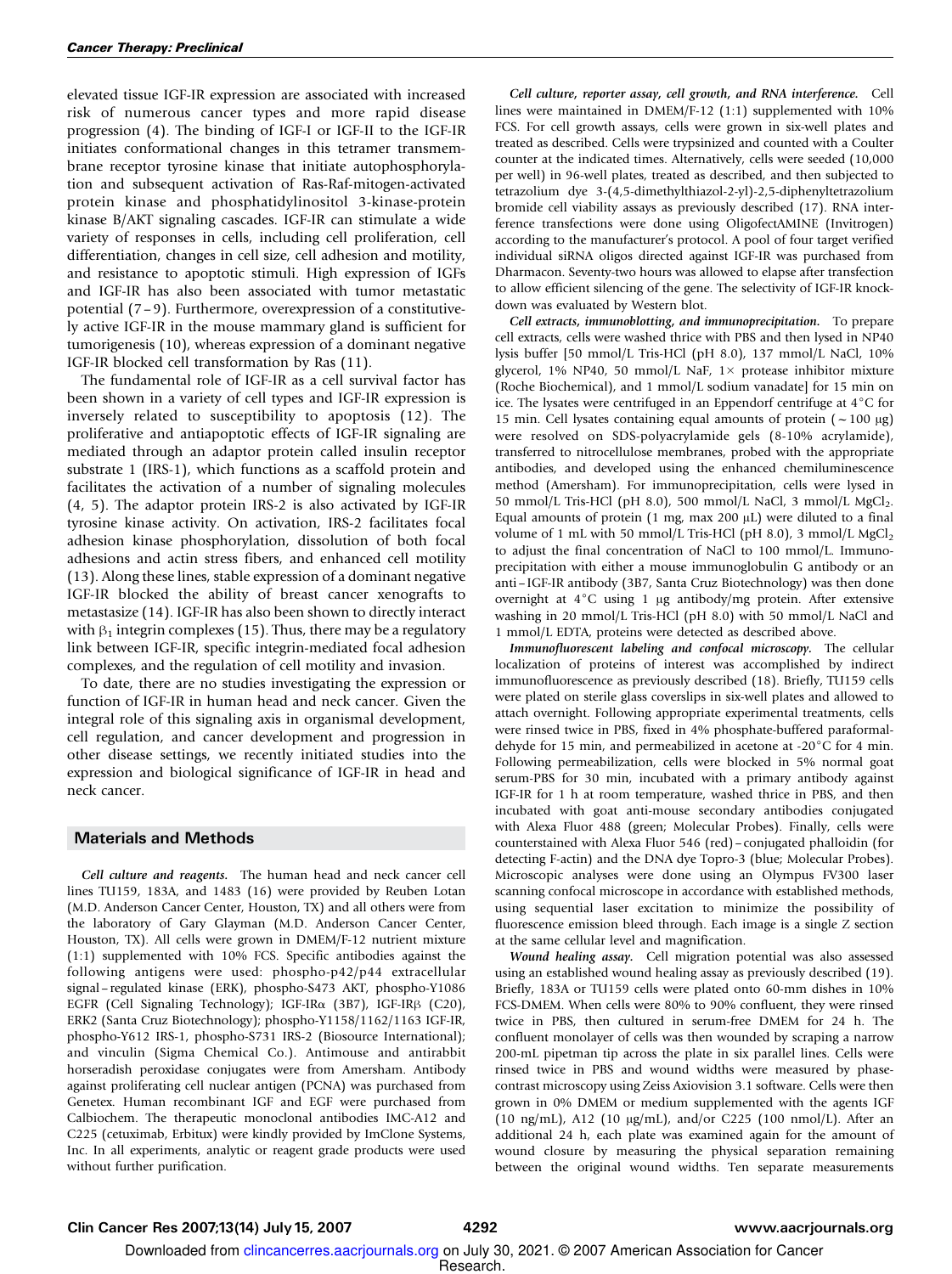were made per plate and each experiment was done in triplicate. Data were expressed as arbitrary units of the mean values  $(\pm SD)$  of three experiments. Data were analyzed using PRISM software (GraphPad Software, Inc.). Analyses included using the Kruskal-Wallis test for overall significant differences followed by Dunn's multiple comparison tests for pair wise analyses of differences within an experiment. Significance was accepted if  $P < 0.05$ .

Soft-agar and tumorigenicity assays. Soft-agar colony growth assays were done as previously described (20). Briefly, 1 mL of 0.6% Difco agar in DMEM supplemented with 10% fetal bovine serum and insulin was layered onto cell culture plates. Test cells  $(1 \times 10^4)$  mixed with 1 mL of 0.36% bactoagar solution in DMEM were layered on top of the 0.6% bactoagar layer. The plates were incubated at  $37^{\circ}$ C in 5% CO<sub>2</sub> for 21 days.

For tumor xenograft studies, 6- to 8-week-old athymic  $(nu/nu)$  mice (Charles River Laboratories; eight mice per group) were given bilateral dorsal hind flank injections of TU159 SCCHN cells  $(1 \times 10^6)$ suspended in 30% Matrigel in HBSS (Becton Dickinson). Body weights were measured twice weekly before and throughout the experimental period and no significant differences were noted between control and treatment groups (data not shown). Tumor volume was measured with calipers (volume =  $L \times w \times w \times 0.52$ ) and treatment started when tumors were 100 to 200 mm<sup>3</sup>. Mice with palpable tumors were randomized into four groups and were given i.p. injections of sterile PBS (vehicle control), C225 (40 mg/kg), A12 (40 mg/kg), or C225 + A12 (40 mg/kg each drug) three times a week for 4 weeks, with tumor volume recorded. At the end of 4 weeks, mice were sacrificed by cervical dislocation and tumors were excised and fixed in 10% buffered formalin. All animal procedures were approved by the institutional animal care and use committee at University of Texas M.D. Anderson Cancer Center (Houston, TX) and were monitored by the institutional veterinary staff.

Formalin-fixed, paraffin-embedded tumor sections were deparaffinized in xylene, rehydrated in graded ethanol, and subjected to routine histologic staining with Mayer's H&E. Stained tumor sections were examined and photomicrographs captured using an Olympus BX51 microscope and Olympus DPManager software. For immunohistochemical detection of PCNA, xenograft sections were deparaffinized with xylene, rehydrated using graded ethanol, incubated in  $0.3\%$   $H_2O_2$ and methanol for 30 min to inactivate endogenous peroxidase, boiled for 20 min in 0.01 mol/L citrate buffer, and cooled for 30 min at room temperature to expose antigenic epitopes. The sections were incubated with 2% normal goat serum in 1% bovine serum albumin and PBS for 30 min and then with anti-PCNA antibodies and incubated overnight at 4°C. The sections were washed thrice with 0.05% Tween in PBS for 10 min, incubated with secondary antibody, developed with  $3,3'$ diaminobenzidine-H<sub>2</sub>O<sub>2</sub>, and counterstained with Mayer's hematoxylin. Negative controls were done by replacing the primary antibody with the immunoglobulin G.

## Results and Discussion

IGF-IR in head and neck cancer. To establish the expression and importance of IGF-IR in human head and neck cancer, we screened a panel of seven SCCHN cell lines and normal human epidermal keratinocytes for IGF-IR protein expression. We found that five of seven cell lines expressed IGF-IR at varying levels (Fig. 1A). IGF-IR levels were also verified in 12 human head and neck cancers by Western blot (Fig. 1B), with seven tumors showing elevated IGF-IR protein levels compared with paired normal tissue samples (Fig. 1C). These data show for the first time elevated IGF-IR expression in human SCCHN tumors.

We next wished to determine whether IGF-IR expression was important for the growth and/or survival of SCCHN cell lines.



Fig. 1. IGF-IR in human head and neck cancer. A, Western blot analysis of IGF-IR and vinculin (as a loading control) in SCCHN cell lines. Western blot analysis  $(B)$ and scanning densitometry ratios  $(C)$  of IGF-IR and vinculin expression in paired normal and tumor tissue from tongue cancer patients. D, control nonspecific (NS) or IGF-IR - specific siRNA was transiently transfected into 183A cells and protein expression was assessed 3 d later byWestern blot. E, 183A orTU159 cells were transiently transfected with control (nonspecific) or IGF-IR - specific siRNA and total cell counts were assessed 3 d later. \*,  $P \lt 0.05$ , different from normal tissue (C) and the cell line - specific control group  $(E)$ .

Using low (183A) and high (TU159) IGF-IR–expressing cell lines, IGF-IR protein expression was inhibited using IGF-IR – specific siRNA (Fig. 1D). IGF-IR – specific but not control nonspecific siRNA significantly inhibited the growth of these two cell lines (Fig. 1E), although no induction of morphologically evident apoptotic cell death was observed (data not shown).

The anti – IGF-IR therapeutic antibody A12 blocks IGF-induced IGF-IR signaling in SCCHN. Ligand-induced activation of IGF-IR initiates signaling through multiple major mitogenic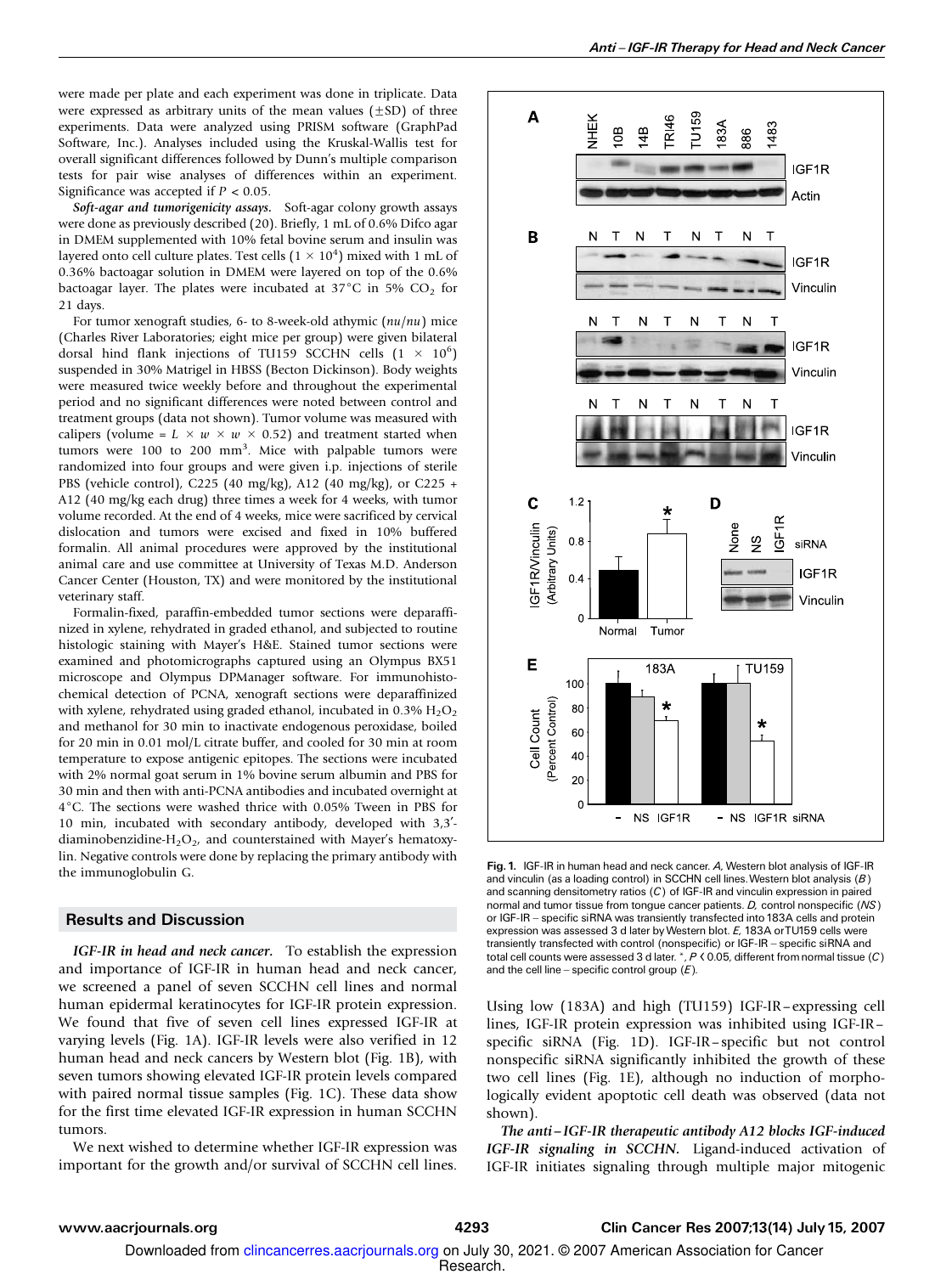and survival pathways, beginning with phosphorylation and activation of the adaptor proteins IRS-1 and IRS-2. IRS-1 and IRS-2 contain conserved pleckstrin homology domains adjacent to a phosphotyrosine binding domain that mediates interaction with the phosphorylated and activated IGF-IR- $\beta$  subunit. On binding, IRS-1 and IRS-2 become rapidly phosphorylated at multiple sites, triggering conformational changes that facilitate interaction with a number of signaling intermediates and the propagation of signal transduction cascades (21). Increasing recognition of the importance of IGF-IR signaling in the growth and survival of several types of human solid tumors has led to the development of inhibitory agents as novel human cancer therapeutic agents (22). One such agent is the human monoclonal antibody IMC-A12 (A12), which is an effective anticancer therapeutic agent against multiple tumor types in preclinical model systems (23 – 25).

To determine if IGF-IR activation influenced intracellular signal transduction pathways in SCCHN, 183A cells were grown in complete medium supplemented with 10% FCS or in medium without serum (0%). After 48 h, cells in 0% medium were stimulated with the IGF-IR ligand IGF (10 ng/mL) alone for 10 min, with IGF after 30-min pretreatment with increasing concentration of A12, or with A12 alone (Fig. 2). As expected, IGF treatment rapidly stimulated autophosphorylation of IGF-IR, leading to the phosphorylation of IRS-1. Both these proteins showed decreased phosphorylation as compared with IGF treatment alone when cells were preincubated with A12 (range,  $0-10 \mu g/mL$ ). Thus, A12 effectively blocked the initiation of IGF signaling in 183A cells (Fig. 2 and Suppl. Fig. S1).

We next examined major downstream ERK 1/2 mitogenic and AKT cell survival signaling pathways for activation by IGF and blockade by the A12 monoclonal antibody. ERK 1/2 was phosphorylated following IGF treatment (Fig. 2), but this activation was blocked by pretreatment with A12. AKT showed constitutive phosphorylation on  $\text{Ser}^{473}$ , which is indicative of



Fig. 2. A12 inhibition of IGF-induced signaling in SCCHN. 183A cells were grown in medium with either 10% or 0% FCS for 48 h, then cells in 0% FCS medium were treated with IGF (10 ng/mL) for 10 min with and without 30 min preincubation with 0, 0.1,1, or 10  $\mu$ g/mL of the anti - IGF-IR therapeutic antibody A12. Phosphorylation-dependent activation of various signaling molecules was analyzed by Western blot with phosphorylation site - specific antibodies.

activated AKT. This phosphorylation increased slightly after IGF treatment and was slightly inhibited by A12 treatment. The same results were obtained in another SCCHN cells, TU159, except there is no change in the levels of phospho-AKT after A12 treatment (Supplementary Figure). It is interesting to note that these cells did not express detectable levels of phosphatase and tensin homologue (PTEN; data not shown), and a lack of PTEN has been correlated with constitutive AKT activity in head and neck (26, 27) and other solid tumor types. Indeed, constitutive activating phosphorylation of AKT is frequently observed in tongue cancer and other SCCHN (27, 28). Several factors may contribute to constitutive AKT phosphorylation, but loss of PTEN and up-regulation/amplification of PI3K3CA isoform (110 $\alpha$  subunit) seem to be mutually exclusive (27).

A12 blocks cell proliferation and causes  $G_1$  cell cycle arrest in exponentially growing SCCHN cells. Given that IGF-IR knockdown inhibited SCCHN cell proliferation and because the therapeutic antibody A12 effectively blocked IGF-induced mitogenic signaling through IRS-1 and ERK 1/2, we next sought to determine if A12 could affect the growth of exponentially growing SCCHN cells. We found a dosedependent reduction in the number of viable cells by 3-(4,5 dimethylthiazol-2-yl)-2,5-diphenyltetrazolium bromide assay and in cell proliferation by direct cell counts in cells that were treated with A12 (Fig. 3A and B). These decreases were similar in cell lines expressing low (183A) and high (TU159) levels of IGF-IR, implying the possibility of existence of another independent mechanism. Many antiproliferative agents delay cell cycle progression or induce cell cycle arrest as a means of reducing cell proliferation. To determine if a change in cell cycle distribution might explain the reduced cell growth following A12 treatment, we did fluorescence-activated cell sorting analysis of cells treated with increasing concentrations of A12 (Fig. 3C). We found that A12 induced  $G_1$  cell cycle arrest in TU159 cells (Fig. 3C) and in 183A cells (data not shown).  $G_1$ arrest and inhibition of cell cycle progression following blockade of IGF-IR have been noted in cancer cells from tissues of other origin (22) and in cancer cells treated with other growth factor receptor inhibitors such as the anti-EGFR antibody C225 (29). Thus, IGF-IR inhibition with the blocking antibody A12 induces  $G_1$  cell cycle arrest and seems to be an effective tool for reducing the proliferation of SCCHN.

A12 induces actin stress fibers, blocks cell migration, and inhibits anchorage-independent growth of SCCHN cells. The IGF signaling axis has been shown to be a critical regulator not only of cell proliferation and survival but also of cell motility. Indeed, IGF signaling can influence focal adhesion stability, cell-to-cell contacts, and cell metastasis through its substrate IRS-2 as well as through direct interaction of IGF-IR and integrin complexes in cell focal adhesions (15). Dynamic actin accumulation at the cell periphery is typical of proliferative and motile cells, whereas more static actin structures such as thick actin stress fibers crossing the length of cells are characteristic of growth-inhibited, nonmotile cells (30). To determine if A12 might be inducing actin stress fibers or relocalization of IGF-IR in SCCHN, exponentially growing TU159 cells were treated with A12 (10  $\mu$ g/mL) for 2 days, then cells were fixed and immunofluorescently labeled for IGF-IR (green), F-actin (red), and DNA (blue). Results indicate that IGF-IR was typically localized at the cell periphery with little F-actin present and mainly at the cell borders (Fig. 4A). However, after A12

## Clin Cancer Res 2007;13(14) July 15, 2007 4294 www.aacrjournals.org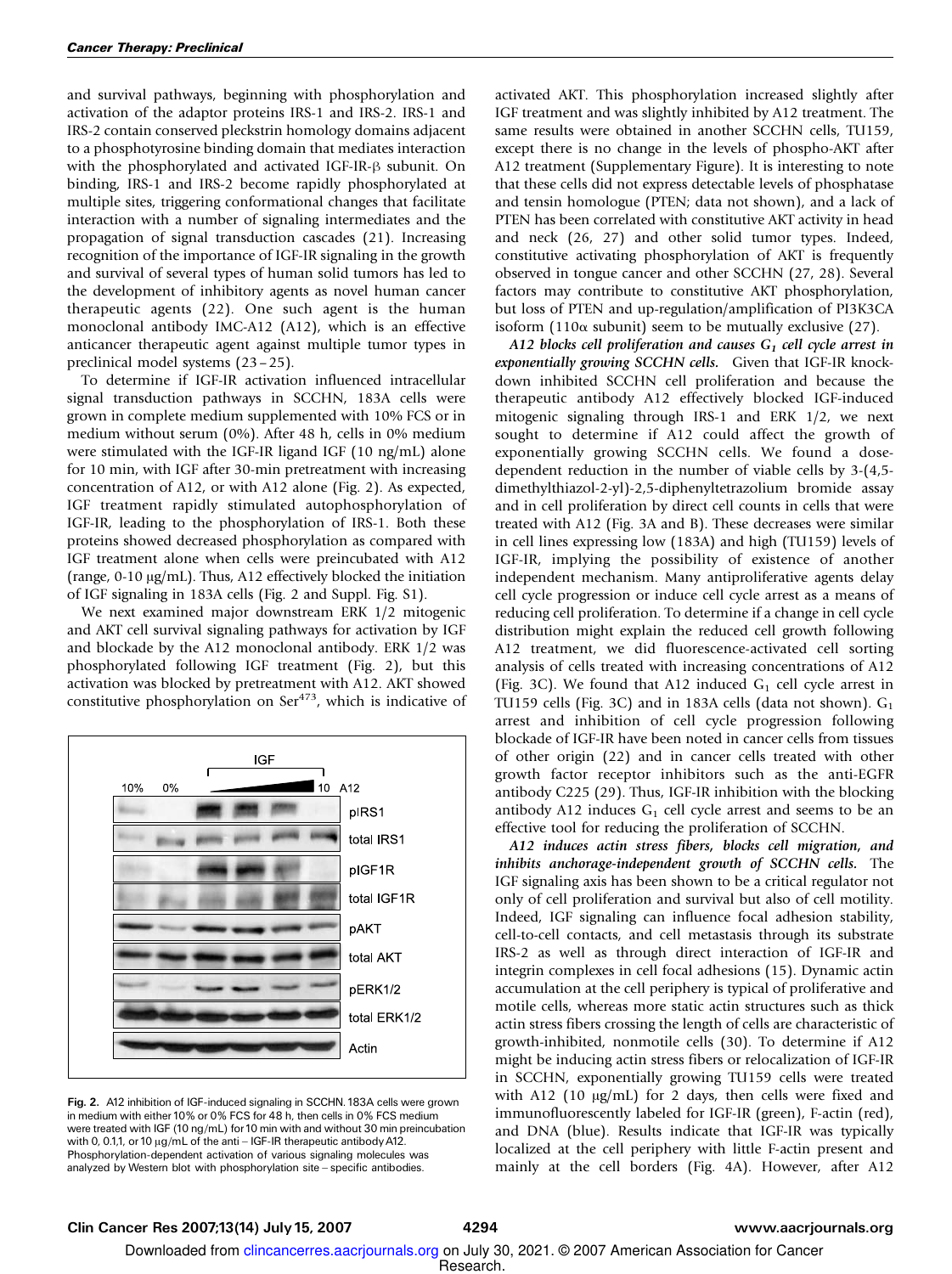

Fig. 3. A12 inhibits cell growth and cell cycle progression in SCCHN. A and B, TU159 or 183A SCCHN cells grown in medium with 10% FCS were incubated with either immunoglobulin G ( $lgG$ ; 2  $\mu$ g/mL) or A12 (0.01, 0.1, 1, or 2  $\mu$ g/mL) for 48 h. Cell viability and growth were assessed by 3-(4,5-dimethylthiazol-2-yl)-2, 5-diphenyltetrazolium bromide assay (A) and direct cell counts (B), respectively. C, cells treated as described above were processed and analyzed by flow cytometry for DNA content and cell cycle distribution. \*, <sup>P</sup> < 0.05, different from the cell line - specific control group.

treatment, IGF-IR protein expression was reduced, the receptor was mainly localized to the cell cytoplasm, and cells displayed long, thick fibers of F-actin. These results indicated that A12 treated cells may indeed be less motile. IGF-IR internalization and decreased expression following A12 treatment have also been previously reported (25). Receptor internalization and degradation, in addition to inhibition of signaling, may contribute to the mechanism(s) of action of A12 against SCCHN.

To determine if A12 affected cell motility, 183A and TU159 cells were plated onto cell culture dishes at high density, and when cells became confluent, the cell monolayer was wounded. After baseline wound widths were assessed, cells were incubated in control conditions (no serum), treated with IGF (10 ng/mL), or treated with IGF and A12 (10  $\mu$ g/mL), and allowed to grow for 24 h. The difference in wound widths from time 0 to 24 h was assessed and it was found that A12 significantly inhibited IGF-induced wound closure (Fig. 4B). These results indicate that IGF induced cell motility in human SCCHN cells and that A12 effectively blocked IGF-induced cell migration.

As an additional test of the ability of A12 to inhibit typical aggressive cancer cell phenotypes, we assessed its influence on anchorage-independent cell growth, an in vitro measure of tumorigenicity. Both 183A and TU159 SCCHN cells formed colonies when grown in soft agar, but A12 effectively inhibited colony formation in a dose-dependent manner (Figs. 4C and D). Thus, A12 treatment of SCCHN cells alone inhibited cell cycle progression, mitogenic signaling, cell proliferation, cell motility, and in vitro tumorigenicity.

IGF stimulates IGF-IR/EGFR heterodimerization and receptor activation that is sensitive to A12. The frequent requirement of a functional IGF-IR signaling axis for effective EGF mitogenic cell signaling is well established but has taken on new significance with the development of EGFR-directed cancer therapeutics (reviewed in ref. 31). Because EGFR is frequently overexpressed in human head and neck cancer and IGF-IR has been reported to mediate resistance to anti-EGFR-based therapies in other solid tumors  $(32-34)$ , we decided to test if EGFR and IGF-IR could heterodimerize in SCCHN. We found that when serum-starved TU159 cells were stimulated with either IGF or EGF, EGFR could be immunoprecipitated with an anti – IGF-IR antibody (Fig. 5A). This ligand-stimulated heterodimerization may result in receptor activation because serum-starved TU159 cells showed significant autophosphorylation of EGFR Tyr<sup>1086</sup> following IGF treatment (Fig. 5B). This activation could be inhibited by preincubation of serum-starved cells with the anti – IGF-IR antibody A12 before ligand treatment. We also wished to see if this ligand-stimulated receptor tyrosine kinase cross talk and activation was bidirectional (i.e., IGF and EGF caused receptor heterodimerization and IGF stimulated EGFR autophosphorylation, but could EGF cause IGF-IR autophosphorylation as a measure of receptor activation). Results indicated that although both IGF and EGF stimulated heterodimerization, IGF-IR was not phosphorylated following EGF treatment (Fig. 5C). As expected, the anti-EGFR antibody C225 reduced EGF-induced EGFR phosphorylation. It is interesting to note that in the squamous carcinoma cell line HN5, which overexpresses EGFR but also expresses IGF-IR, the small-molecule EGFR receptor tyrosine kinase inhibitor erlotinib (OSI-774) was able to block IGF-induced activation of ERK 1/2 signaling but had no effect on AKT activation (34). Thus, some of the downstream signaling effects of IGF-IR activation may rely on EGFR activation.

Because EGFR and IGF-IR regulate overlapping downstream signaling pathways and we were able to detect functional heterodimerization of these two receptors in SCCHN, we next tested the possibility that blocking both of these receptors with therapeutic antibodies may prove more effective than treatment with single agents alone. Results indicate that the combination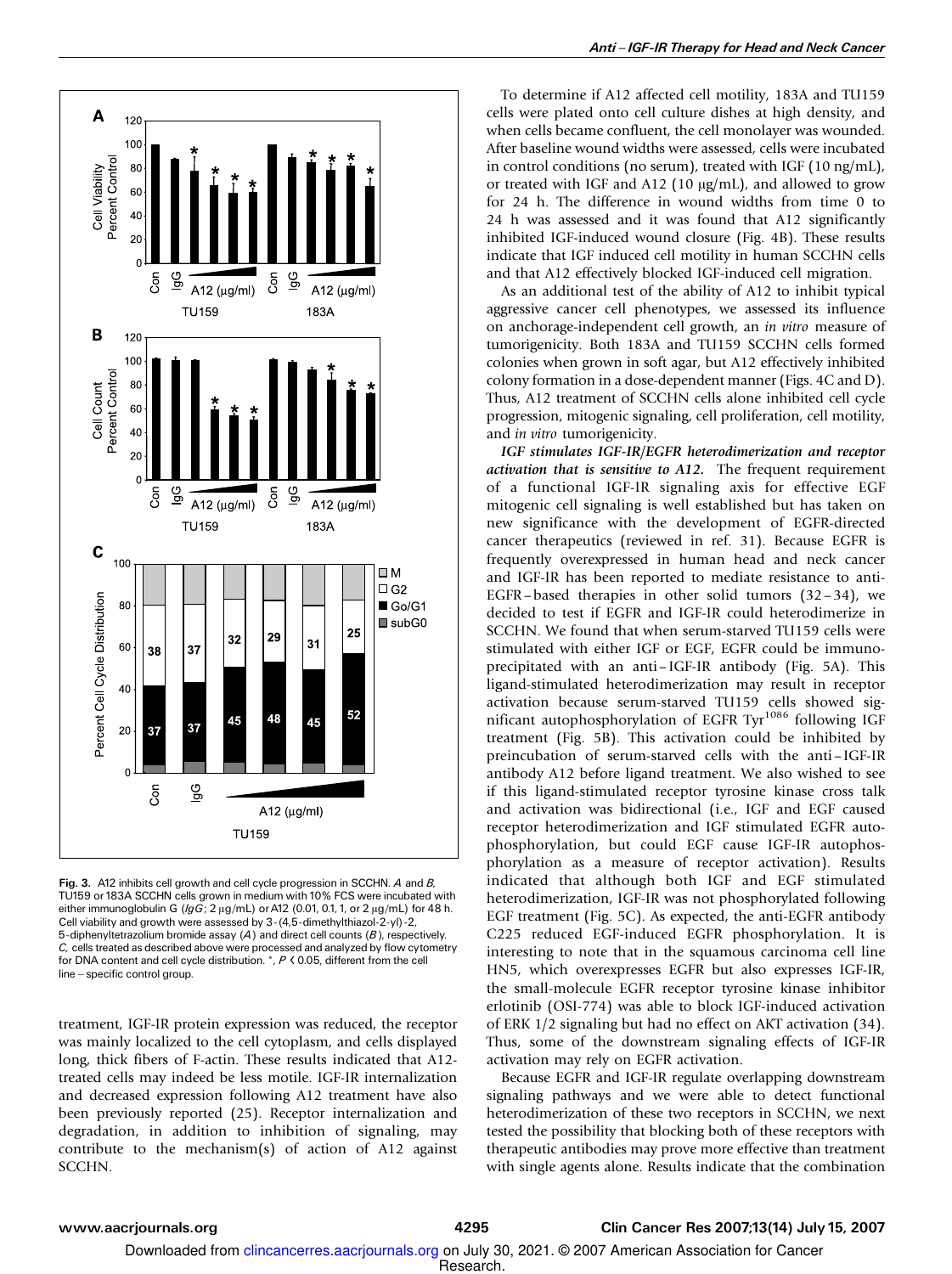of A12 and C225 was more effective than single agents at reducing cell growth (Fig. 5D). Interestingly, the combination of A12 and C225 was only slightly better than A12 alone at reducing IGF-induced cell motility (Fig. 5E); C225 alone was able to significantly reduce the IGF stimulatory effect. These results suggest that, as was reported for ERK activation in HN5 squamous carcinoma cells (35), IGF-induced cell motility may rely, in part, on EGFR activation and/or EGFR-IGF-IR signaling.

EGFR and IGF-IR blocking antibodies, alone and in combination, cause tumor regression in TU159 xenografts. To test the potential therapeutic efficacy of the anti – IGF-IR antibody A12, alone or in combination with the anti-EGFR antibody C225, TU159 cells were grown s.c. in athymic nude mice. Established



Fig. 4. A12 inhibits malignant phenotypes in SCCHN. A, 183A cells were grown on glass coverslips and incubated with either immunoglobulin G (left) or A12 (right) for 48 h, then cells were fixed and immunofluorescently labeled for IGF-IR (green), F-actin (red), and DNA ( $blue$ ). Bar, 10  $\mu$ m.  $B$ , 183A or TU159 cells were grown to confluency, wounded, and then incubated with IGF alone or IGF plus A12 for 24 h. Each plate was examined by phase-contrast microscopy for the amount of wound closure. Ten separate measurements were made per plate and each experiment was done in triplicate. Columns, mean of three experiments; bars, SD. C, representative images of 183A SCCHN soft-agar colony formation. D, 183A or TU159 cells were grown in medium with 10% FCS and either 0 (control) or 0.01, 0.1, 1, or 10  $\mu$ g/mL A12 for 2 wk. Colonies were counted in 10 fields per experiment. Columns, mean of three experiments; bars, SD. \*, <sup>P</sup> < 0.05, different from the cell line - specific control group.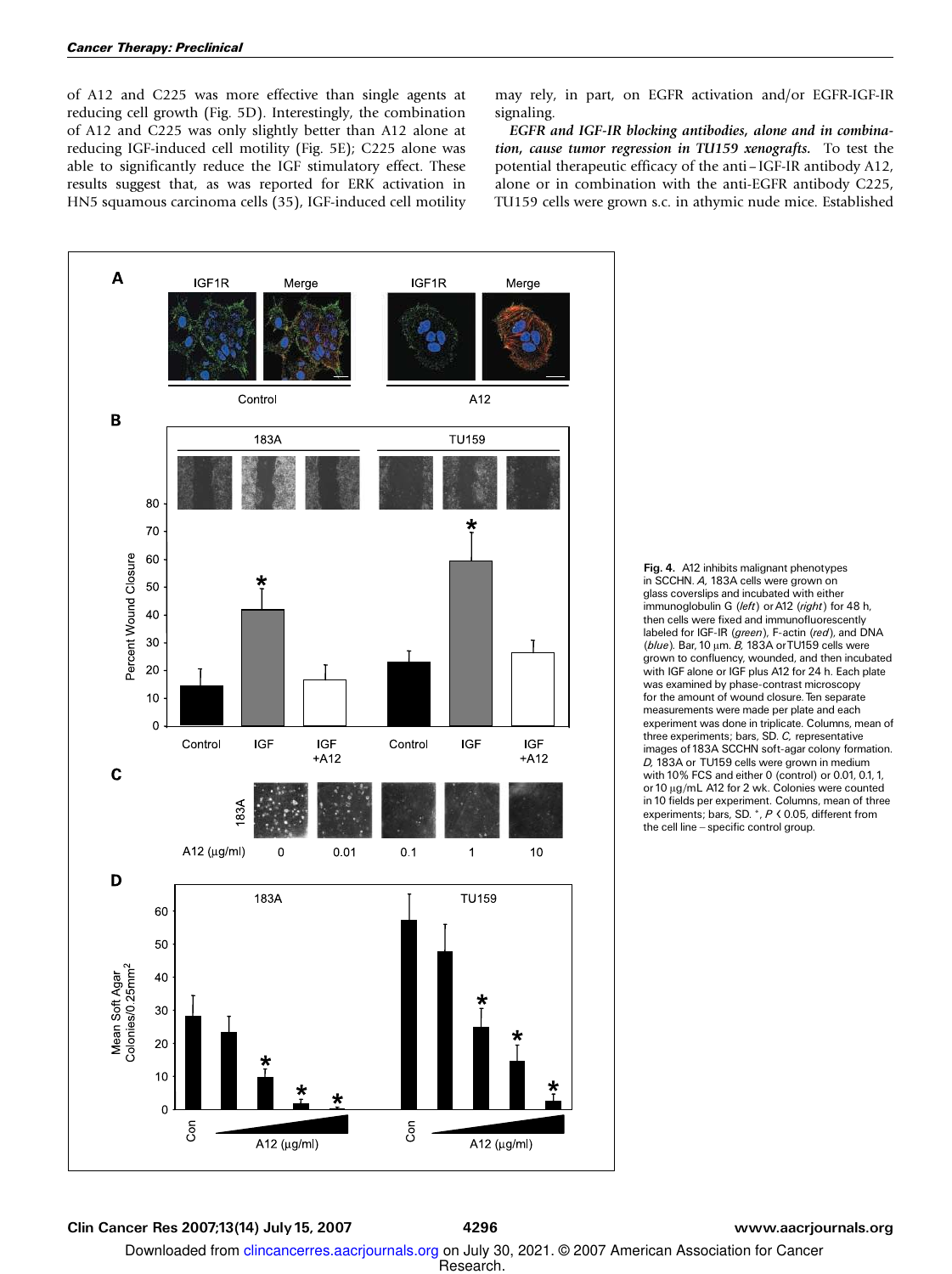

Fig. 5. IGF-IR and EGFR interaction in SCCHN cells. A, TU159 cells were grown in medium with 10% FCS or 0% FCS +/- IGF (10 ng/mL) or EGF (10 ng/mL) stimulation for 10 min. Cells were then lysed, proteins immunoprecipitated with an anti - IGF-IR antibody, and protein detected by Western blot. B, TU159 cells were treated as described, then analyzed byWestern blot for phospho-Y1086 EGFR or total EGFR protein. C, TU159 cells were treated as described, then analyzed byWestern blot for the indicated phosphorylated or total proteins with specific antibodies (IGF, 10 ng/mL; EGF, 10 ng/mL; C225, 100 nmol/L). D, cell viability was assessed by 3-(4,5-dimethylthiazol-2-yl)-2,5-diphenyItetrazolium bromide assay inTU159 and 183A SCCHN cells grown in medium with 10% FCS and treated with nothing (control), immunoglobulin G (10 μg/mL),<br>A12 (10 μg/mL), C225 (100 nmol/L), or A12 + C225, for 48 h. E, TU159 cells were grown to confluency, wounded, and then incubated with IGF alone or IGF plus A12, C225, or A12 + C225 for 24 h. Each plate was examined by phase-contrast microscopy for the amount of wound closure. Ten separate measurements were made per plate and each experiment was done in triplicate. Columns, mean phase contract microscopy for the ameant of focal a secare from control group and from all other groups, respectively.<br>of three experiments; bars, SD. \* and <sup>+</sup>, P < 0.05, different from control group and from all other gr

tumors were treated thrice a week for 4 weeks with i.p. injections of vehicle, A12, C225, or both A12 and C225 at doses that had proved effective in other model systems (23, 24, 36– 39). Weight gain during initial tumor growth and during treatment was not significantly different between the treatment groups (data not shown), providing one indication that no significant systemic morbidity had occurred. These results are similar to those reported when prostate cancer xenografts were successfully treated with A12 (24).

Treatment with A12, C225, or the combination all caused negative tumor growth slopes that were significantly different from that of the control group by linear regression analysis (Fig. 6A). In the A12 treatment group, 13 of 16 tumors showed either no change or a decrease in volume, with five tumors that completely regressed (Fig. 6B). C225 alone was also quite effective, with all tumors showing either no growth (1 of 16), regression (10 of 16), or complete regression (5 of 16). Results were similar for the combination treatment group, with only one tumor that increased in volume during the 4-week treatment period and 7 of 16 (44%) of tumors that completely regressed. This the first report of the potential therapeutic efficacy of either A12 or C225 against human tongue cancer xenografts. The doses chosen were so effective in this model system that a possible additive or synergistic benefit to combining these two agents could not be shown with the current data set. One explanation for C225 efficacy in this model system is that C225 has been reported to show enhanced antitumor activity in PTEN-deficient cancer cells (40). However, mounting data from other cancer types imply that combining A12 and C225 may prove more effective than single agents and at lower doses, decreasing the risk of treatment-related side effects and possibly overcoming tumor resistance to anti-EGFR therapies (32, 34, 41). Future experiments are planned to address this issue.

Finally, it is interesting to note that there were significant differences in tumor histology between the different treatment groups. Specifically, the control group and C225-treated tumors showed moderate to poor differentiation with significant areas of necrosis, whereas the A12 and A12 plus C225 treatment groups displayed significant squamous differentiation with elongated, flattened cells and numerous keratin pearls (Fig. 6C). Immunohistochemical analysis for the proliferation marker PCNA showed that there is a significant decrease in the staining intensity of PCNA in A12- and C225-treated groups as compared with control. The decrease in PCNA is much more pronounced in A12 + C225 – treated group (Fig. 6C, right). IGF-IR signaling has been reported to inhibit normal squamous differentiation of keratinocytes and tissue organization in in vitro skin models (42); thus, inhibition of IGF-IR through A12 therapy may actually be causing the TU159 cell line to differentiate. Thus, in addition to the potential for combinations of A12 and C225 to more effectively reduce or eliminate

Downloaded from clincancerres.aacrjournals.org on July 30, 2021. @ 2007 American Association for Cancer

Research.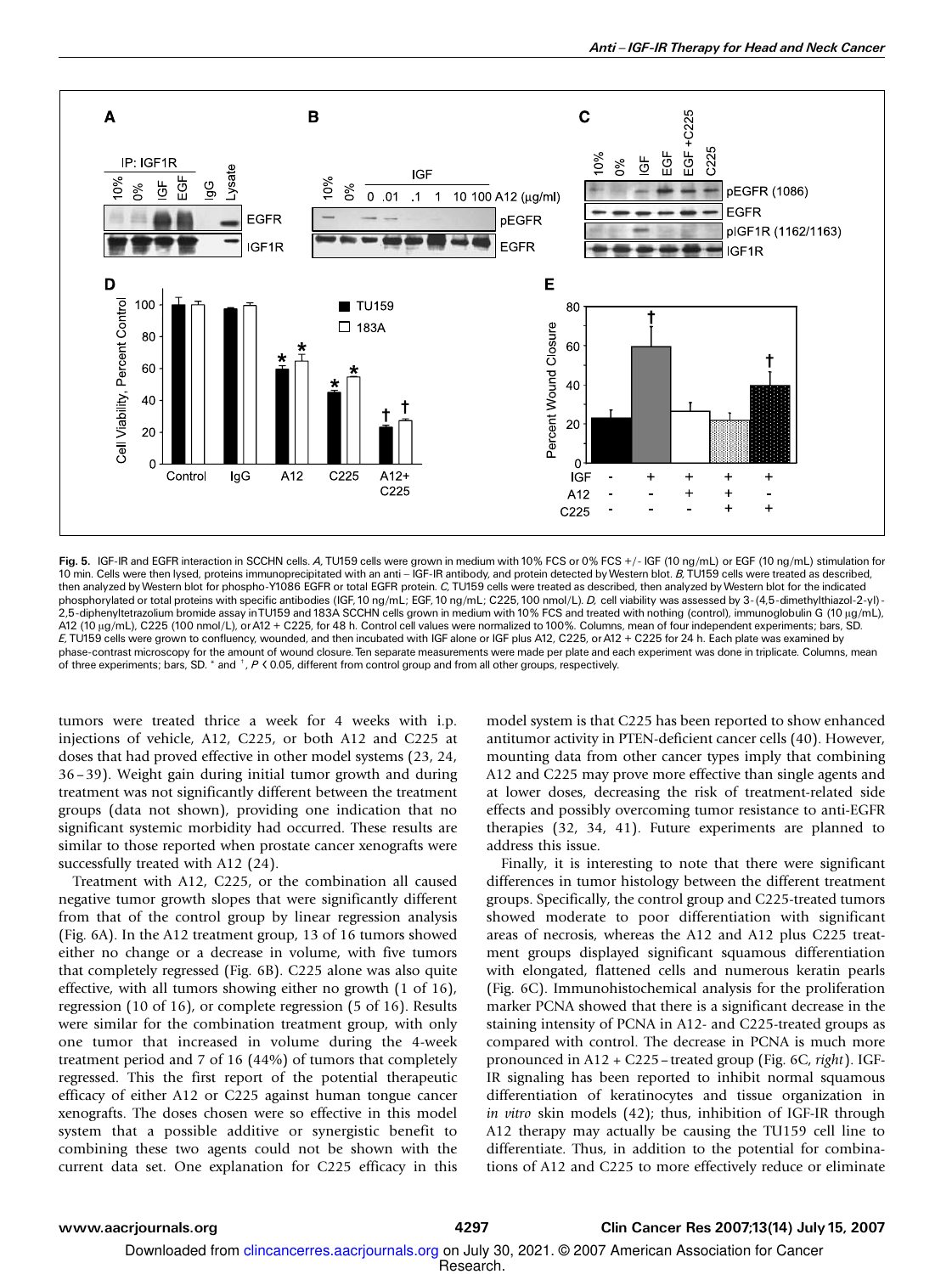

Fig. 6. Inhibition of SCCHN xenograft growth byA12 and C225. A, TU159 cells  $(1 \times 10^6)$  s.c. injected in each hind flank of athymic nude mice. Mice with established tumors (100-200 mm<sup>3</sup>) received equal-volume i.p. injections of PBS, A12 (40 mg/kg), C225 (40 mg/kg), or both A12 and C225 (40 mg/kg each) thrice a week for 4 wks. Points, mean tumor volumes assessed for each group, graphed versus time; bars, SD. \*, <sup>P</sup> < 0.05, significantly different slope of growth curve versus PBS group. B, tumor volumes at the start and end of treatment are plotted to display individual tumor trends per group. C, representative photomicrographs of H&E-stained tumor sections at  $\times 10$ magnification (left). Arrows, elongated, flattened cells and keratin pearls. Immunohistochemical analysis of these sections for the proliferation marker PCNA showed that there is a significant decrease in the staining intensity of PCNA in A12- and C225-treated groups as compared with control. The decrease in PCNA is much more pronounced in A12 + C225 - treated group (right).

tumor burden with fewer C225-induced treatment-related side effects, A12 may provide the additional benefit of inducing squamous differentiation in remaining tumor cells. In many cases, complete removal of head and neck tumors either causes significant morbidity or is not possible due to complicated tumor presentation and local tissue invasion. Through A12 induced differentiation of any remaining tumor burden, this potential new therapy may decrease the possibility of tumor recurrence or of second primary tumors in this disease. However, it will also be important to carefully evaluate the safety and possible unique side effects of anti – IGF-IR therapies because down-regulation of the insulin receptor has been reported with anti– IGF-IR antibodies (43). Likewise, IGF-IR is

virtually ubiquitously expressed and blockade of IGF-IR may have systemic negative effects, particularly in tissues with rapid turnover, the cardiovascular system and the peripheral nervous system (44).

In conclusion, we have shown here for the first time that IGF-IR expression is increased in human head and neck cancer and that IGF-IR signaling significantly influences the proliferation, motility, and tumorigenicity of human head and neck cancer cell lines. We have also shown that EGFR and IGF-IR functionally heterodimerize in this disease and have provided a basis for combined anti-receptor tyrosine kinase directed therapies. These novel findings justify the further exploration of targeting IGF-IR as a new therapeutic strategy against head and neck cancer.

## Clin Cancer Res 2007;13(14) July 15, 2007 4298 www.aacrjournals.org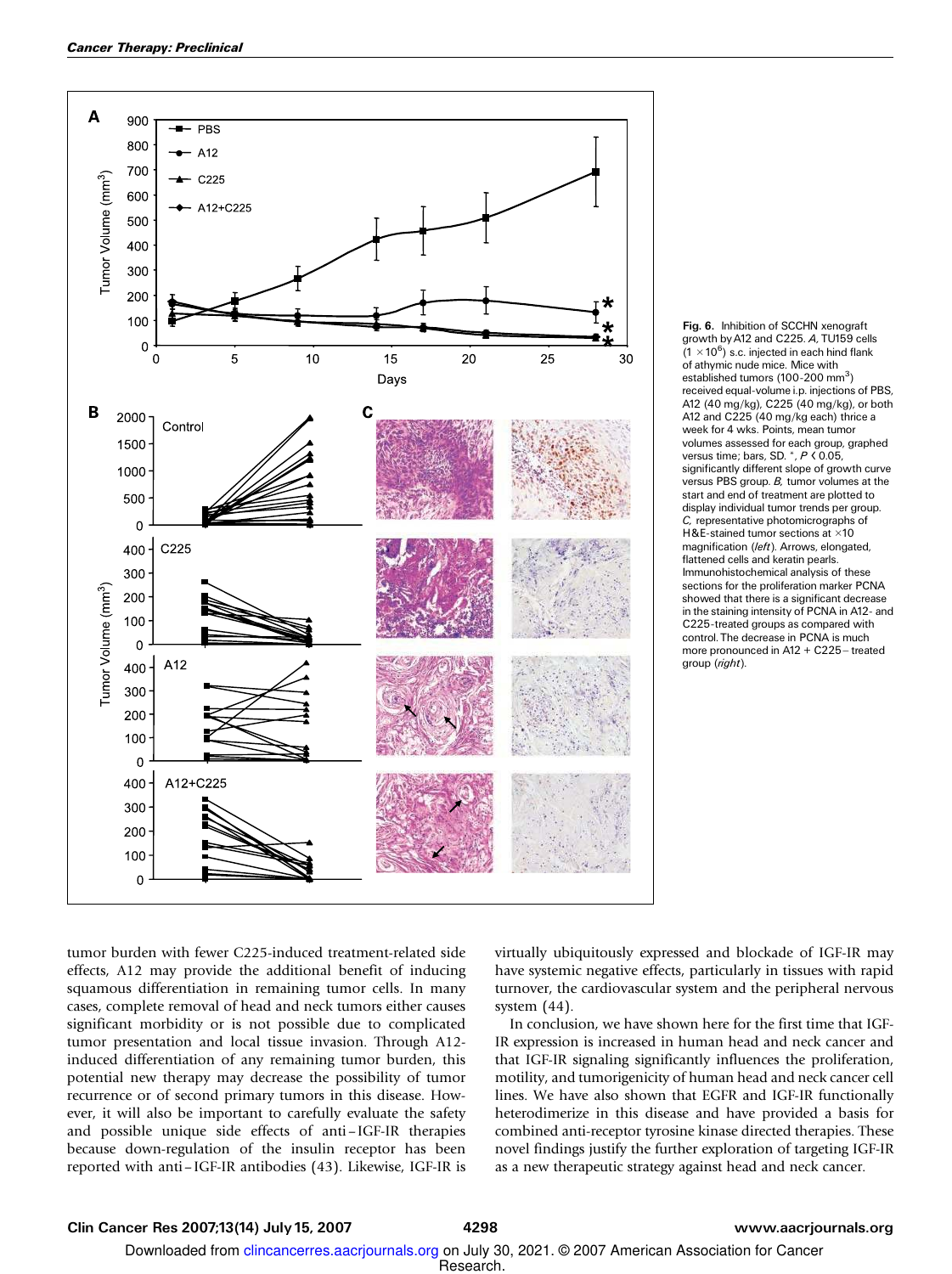## **References**

- 1. Chin D, Boyle GM, Porceddu S, Theile DR, Parsons PG, ComanWB. Head and neck cancer: past, present and future. Exp Rev Anticancer Ther 2006:6:1111 - 8.
- 2. Lothaire P, de Azambuja E, Dequanter D, et al. Molecular markers of head and neck squamous cell carcinoma: promising signs in need of prospective evaluation. Head Neck 2006;28:256-69.
- 3. Modjtahedi H. Molecular therapy of head and neck cancer. Cancer Metastasis Rev 2005;24:129-46.
- 4. Pollak MN, Schernhammer ES, Hankinson SE. Insulin-like growth factors and neoplasia. Nat Rev Cancer 2004;4:505 ^ 18.
- 5. Mitsiades CS, Mitsiades N. Treatment of hematologic malignancies and solid tumors by inhibiting IGF receptor signaling. Expert Rev Anticancer Ther 2005;5:  $487 - 99.$
- 6. Larsson O, Girnita A, Girnita L. Role of insulin-like growth factor 1 receptor signalling in cancer. Br J Cancer 2005;92:2097-101.
- 7. Reinmuth N, Fan F, LiuW, et al. Impact of insulin-like growth factor receptor-I function on angiogenesis, growth, and metastasis of colon cancer. Lab Invest 2002;82:1377 ^ 89.
- 8. Zeng H, Datta K, Neid M, Li J, Parangi S, Mukhopadhyay D. Requirement of different signaling pathways mediated by insulin-like growth factor-I receptor for proliferation, invasion, andVPF/VEGF expression in a pancreatic carcinoma cell line. Biochem Biophys Res Commun 2003;302:46 ^ 55.
- 9. Zhang X, Lin M, van Golen KL, Yoshioka K, Itoh K, Yee D. Multiple signaling pathways are activated during insulin-like growth factor-I (IGF-I) stimulated breast cancer cell migration. Breast Cancer Res Treat 2005;  $93:159 - 68.$
- 10. Carboni JM, Lee AV, Hadsell DL, et al. Tumor development by transgenic expression of a constitutively active insulin-like growth factor I receptor. Cancer  $Res 2005:65:3781 - 7.$
- 11. Sell C, Dumenil G, Deveaud C, et al. Effect of a null mutation of the insulin-like growth factor I receptor gene on growth and transformation of mouse embryo fibroblasts. Mol Cell Biol 1994;14:3604 ^ 12.
- 12.Vincent AM, Feldman EL. Control of cell survival by IGF signaling pathways. Growth Horm IGF Res 2002;  $12:193 - 7.$
- 13. Clemmons DR, Maile LA. Minireview: Integral membrane proteins that function coordinately with the insulin-like growth factor I receptor to regulate intracellular signaling. Endocrinology 2003;144:  $1664 - 70$
- 14. Sachdev D, Hartell JS, Lee AV, Zhang X, Yee D. A dominant negative type I insulin-like growth factor receptor inhibits metastasis of human cancer cells. J Biol Chem 2004;279:5017 ^ 24.
- 15. Goel HL, Breen M, Zhang J, et al.  $\beta$ 1A integrin expression is required for type 1 insulin-like growth factor receptor mitogenic and transforming activities and localization to focal contacts. Cancer Res 2005;65: 6692 - 700.
- 16. Beckhardt RN, Kiyokawa N, Xi L, et al. HER-2/neu oncogene characterization in head and neck squa-

mous cell carcinoma. Arch Otolaryngol Head Neck Surg 1995:121:1265-70.

- 17. Yang Z, Barnes CJ, Kumar R. Human epidermal growth factor receptor 2 status modulates subcellular localization of and interaction with estrogen receptor  $\alpha$  in breast cancer cells. Clin Cancer Res 2004;10:  $3621 - 8.$
- 18. Acconcia F, Barnes CJ, Kumar R. Estrogen and tamoxifen induce cytoskeletal remodeling and migration in endometrial cancer cells. Endocrinology 2006;147:  $1203 - 12$
- 19. Sells MA, Pfaff A, Chernoff J. Temporal and spatial distribution of activated Pak1in fibroblasts. J Cell Biol 2002;151:1449 ^ 58.
- 20. Vadlamudi RK, Adam L, Wang RA, et al. Regulatable expression of p21-activated kinase-1 promotes anchorage-independent growth and abnormal organization of mitotic spindles in human epithelial breast cancer cells. J Biol Chem 2000;2750:36238 ^ 440.
- 21. Zhang H, Yee D. The therapeutic potential of agents targeting the type I insulin-like growth factor receptor. Expert Opin Investig Drugs 2004;13:1569-77.
- 22. Hofmann F, Garcia-Echeverria C. Blocking insulinlike growth factor-I receptor as a strategy for targeting cancer. Drug Discov Today 2005;10:1041-7.
- 23. Lu D, Zhang HF, Koo H, et al. A fully human recombinant IgG-like bispecific antibody to both the epidermal growth factor receptor and the insulin-like growth factor receptor for enhanced antitumor activity. J Biol Chem 2005;280:19665-72.
- 24. Wu JD, Odman A, Higgins LM, et al. In vivo effects of the human type I insulin-like growth factor receptor antibody A12 on androgen-dependent and androgenindependent xenograft human prostate tumors. Clin Cancer Res 2005:11:3065-74.
- 25. Burtrum D, Zhu Z, Lu D, et al. A fully human monoclonal antibody to the insulin-like growth factor I receptor blocks ligand-dependent signaling and inhibits human tumor growth in vivo. Cancer Res 2003;63:  $8912 - 21.$
- 26. Poetsch M, Lorenz G, Kleist B. Detection of new PTEN/MMAC1 mutations in head and neck squamous cell carcinomas with loss of chromosome 10. Cancer Genet Cytogenet 2002;132:20-4.
- 27. Pedrero JM, Carracedo DG, Pinto CM, et al. Frequent genetic and biochemical alterations of the PI 3-K/AKT/PTEN pathway in head and neck squamous cell carcinoma. Int J Cancer 2005;114:242-8.
- 28. Segrelles C, Moral M, Lara MF, et al. Molecular determinants of Akt-induced keratinocyte transformation. Oncogene 2006;25:1174-85.
- 29. Groner B, Hartmann C, Wels W. Therapeutic antibodies. Curr Mol Med 2004;4:539 ^ 47.
- 30. Balda MS, Matter K. Epithelial cell adhesion and the regulation of gene expression. Trends Cell Biol 2003;  $13:310 - 8.$
- 31. AdamsTE, McKern NM,Ward CW. Signalling by the type 1 insulin-like growth factor receptor: interplay with the epidermal growth factor receptor. Growth Factors 2004:22:89-95.
- 32. Chakravarti A, Loeffler JS, Dyson NJ. Insulin-like

growth factor receptor I mediates resistance to antiepidermal growth factor receptor therapy in primary human glioblastoma cells through continued activation of phosphoinositide 3-kinase signaling. Cancer Res 2002:62:200-7.

- 33. Jones HE, Goddard L, Gee JM, et al. Insulin-like growth factor-I receptor signalling and acquired resistance to gefitinib (ZD1839; Iressa) in human breast and prostate cancer cells. Endocr Relat Cancer 2004;  $11.793 - 814.$
- 34. Ueda S, Hatsuse K, Tsuda H, et al. Potential crosstalk between insulin-like growth factor receptor type 1 and epidermal growth factor receptor in progression and metastasis of pancreatic cancer. Mod Pathol 2006;19:788 ^ 96.
- 35. Thelemann A, Petti F, Griffin G, et al. Phosphotyrosine signaling networks in epidermal growth factor receptor overexpressing squamous carcinoma cells. Mol Cell Proteomics 2005;4:356 ^ 76.
- 36. Huang SM, Li J, Harari PM. Molecular inhibition of angiogenesis and metastatic potential in human squamous cell carcinomas after epidermal growth factor receptor blockade. Mol CancerTher 2002;1:507-14.
- 37. Prewett MC, Hooper AT, Bassi R, Ellis LM, Waksal HW, Hicklin DJ. Enhanced antitumor activity of anti-epidermal growth factor receptor monoclonal antibody IMC-C225 in combination with irinotecan (CPT-11) against human colorectal tumor xenografts. Clin Cancer Res 2002;8:994 ^ 1003.
- 38. Overholser JP, Prewett MC, Hooper AT, Waksal HW, Hicklin DJ. Epidermal growth factor receptor blockade by antibody IMC-C225 inhibits growth of a human pancreatic carcinoma xenograft in nude mice. Cancer 2000;89:74 ^ 82.
- 39. Prewett M, Rothman M, Waksal H, Feldman M, Bander NH, Hicklin DJ. Mouse-human chimeric antiepidermal growth factor receptor antibody C225 inhibits the growth of human renal cell carcinoma xenografts in nude mice. Clin Cancer Res 1998;4:  $2957 - 66.$
- 40. Li X, Luwor R, Lu Y, Liang K, Fan Z. Enhancement of antitumor activity of the anti-EGF receptor monoclonal antibody cetuximab/C225 by perifosine in PTEN-deficient cancer cells. Oncogene 2006;25:  $525 - 35.$
- 41. Knowlden JM, Hutcheson IR, Barrow D, Gee JM, Nicholson RI. Insulin-like growth factor-I receptor signaling in tamoxifen-resistant breast cancer: a supporting role to the epidermal growth factor receptor. Endocrinology 2005;146:4609 ^ 18.
- 42. Sadagurski M,Yakar S,Weingarten G, et al. Insulinlike growth factor 1 receptor signaling regulates skin development and inhibits skin keratinocyte differentiation. Mol Cell Biol 2006:26:2675-87.
- 43. Sachdev D, Singh R, Fujita-Yamaguchi Y, Yee D. Down-regulation of insulin receptor by antibodies against the type I insulin-like growth factor receptor: implications for anti-insulin-like growth factor therapy in breast cancer. Cancer Res 2006;66:2391 ^ 402.
- 44. Miller BS,Yee D. Type I insulin-like growth factor receptor as a therapeutic target in cancer. Cancer Res  $2005:65:10123 - 7.$

Downloaded from clincancerres.aacrjournals.org on July 30, 2021. @ 2007 American Association for Cancer

Research.